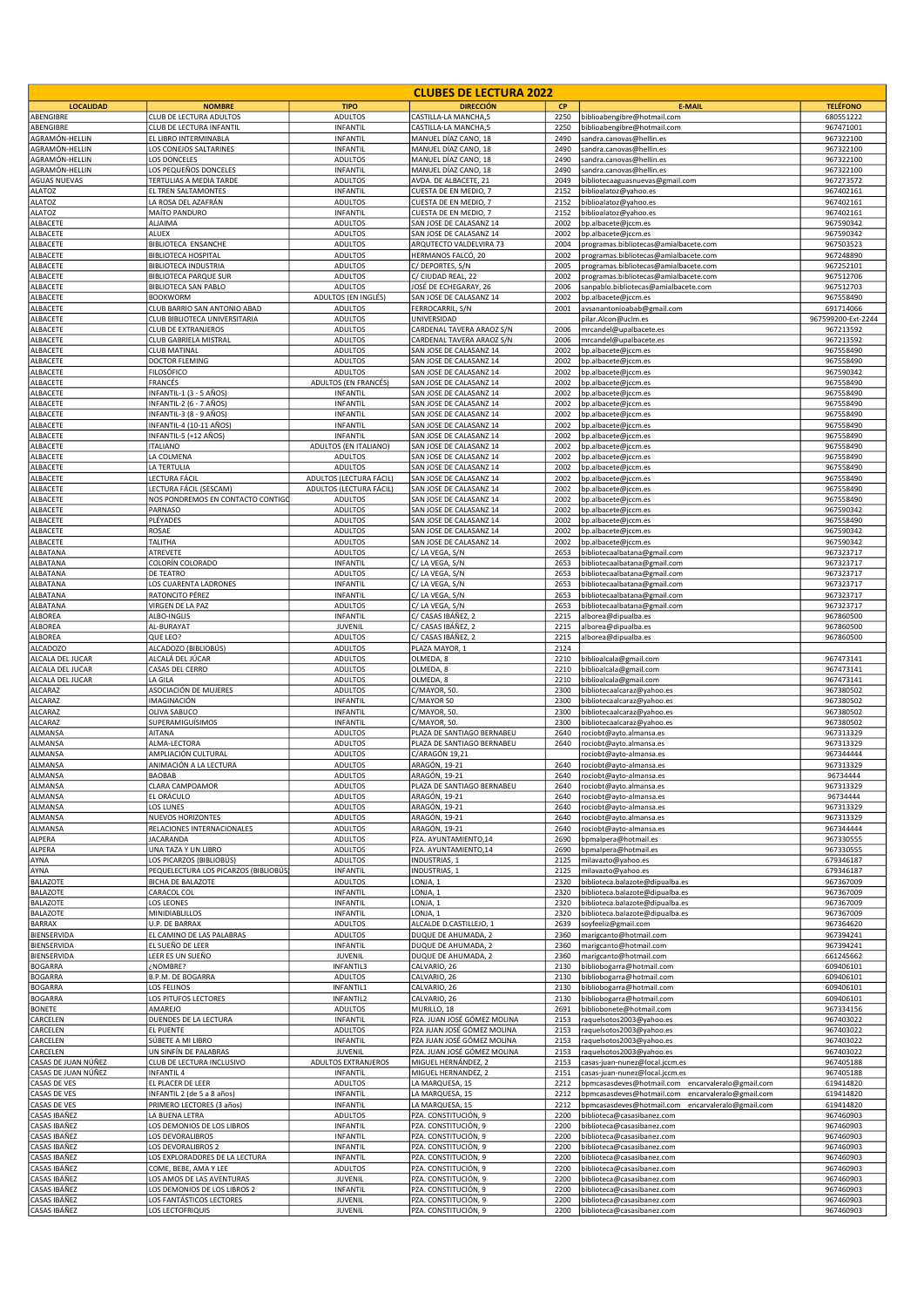| CASAS IBÁÑEZ                                   | LOS LECTORES MISTERIOSOS.COM                            | <b>JUVENIL</b>                                 | PZA. CONSTITUCIÓN, 9                                 | 2200         | biblioteca@casasibanez.com                                         | 967460903              |
|------------------------------------------------|---------------------------------------------------------|------------------------------------------------|------------------------------------------------------|--------------|--------------------------------------------------------------------|------------------------|
|                                                | LOS VELOCIREPTORES                                      | <b>JUVENIL</b>                                 | PZA. CONSTITUCIÓN, 9                                 | 2200         | biblioteca@casasibanez.com                                         | 967460903              |
| CAUDETE                                        | 27 DE MARZO                                             | ADULTOS(TEATRO)                                | LAS ERAS, 33                                         | 2260         | biblioteca@caudete.org                                             | 965828131              |
| CAUDETE                                        | <b>ACAFEM</b>                                           | ADULTOS (ESPECIAL)                             | LAS ERAS, 33                                         | 2260         | biblioteca@caudete.org                                             | 965828131<br>965828131 |
| CAUDETE<br>CAUDETE                             | ASPRONA<br>EL GRÚFALO-                                  | ADULTOS (ESPECIAL)<br>INFANTIL                 | LAS ERAS 33<br>LAS ERAS 33                           | 2660<br>2660 | biblioteca@caudete.org<br>biblioteca@caudete.org                   | 965828131              |
| CAUDETE                                        | <b>FOUS DE LIRE</b>                                     | ADULTOS (EN FRANCÉS)                           | LAS ERAS 33                                          | 2660         | biblioteca@caudete.org                                             | 965828131              |
| CAUDETE                                        | LA OLMA                                                 | <b>ADULTOS</b>                                 | LAS ERAS 33                                          | 2660         | biblioteca@caudete.org                                             | 965828131              |
| CAUDETE                                        | <b>LECTIBE AMOR DE DIOS</b>                             | INFANTIL                                       | LAS ERAS 33                                          | 2660         | biblioteca@caudete.org                                             | 965828131              |
| CAUDETE                                        | <b>LEER PARA CRECER</b>                                 | ADULTOS (LECTURA FÁCIL)                        | LAS ERAS 33                                          | 2660         | biblioteca@caudete.org                                             | 965828131              |
| CAUDETE<br>CAUDETE                             | LOS SIMPSONS<br>MIGUEL SERVET                           | <b>INFANTIL</b><br>ADULTOS (NOVELA HISTÓRICA)) | LAS ERAS, 33<br>LAS ERAS 33                          | 2260<br>2660 | biblioteca@caudete.org<br>biblioteca@caudete.org                   | 965828131<br>965828131 |
| CAUDETE                                        | NEMO                                                    | <b>INFANTIL</b>                                | LAS ERAS 33                                          | 2660         | biblioteca@caudete.org                                             | 965828131              |
| CAUDETE                                        | NUNCA ES TARDE                                          | <b>ADULTOS</b>                                 | LAS ERAS 33                                          | 2660         | biblioteca@caudete.org                                             | 965828131              |
| CAUDETE                                        | OLVIDADO REY GUDÚ                                       | ADULTOS (LIT. INF-JUV.)                        | LAS ERAS 33                                          | 2660         | biblioteca@caudete.org                                             | 965828131              |
| CAUDETE                                        | PALABRAS COMPARTIDAS                                    | <b>ADULTOS</b>                                 | LAS ERAS 33                                          | 2660         | biblioteca@caudete.org                                             | 965828131              |
| CAUDETE                                        | SANTA BARBARA                                           | <b>ADULTOS</b>                                 | LAS ERAS 33                                          | 2260         | biblioteca@caudete.org                                             | 965828131              |
| CENIZATE<br>CENIZATE                           | EL MAPA DEL TESORO<br><b>JUEVES</b>                     | INFANTIL<br><b>ADULTOS</b>                     | BOTICA, 4<br>BOTICA, 4                               | 2247<br>2247 | biblioteca.cenizate@dipualba.es<br>biblioteca.cenizate@dipualba.es | 967489596<br>967489596 |
| CHINCHILLA                                     | LA REINA DE LAS NIEVES                                  | <b>ADULTOS</b>                                 | ARCO, 5                                              | 2520         | chinbiblio@terra.es                                                | 967260658              |
| CORDOVILLA-TOBARRA                             | CORDOVILLA                                              | INFANTIL                                       | CAMINO DE LOS ROQUES, 1                              | 2513         | biblioteca@tobarra.es                                              | 967328696              |
| EL BALLESTERO                                  | <b>BPM EL BALLESTERO</b>                                | INFANTIL                                       | NUEVA, S/N                                           | 2614         | maribiblio@latinmail.com                                           | 967384009              |
| EL BALLESTERO                                  | A LENGUA DE LAS MARIPOSAS                               | <b>ADULTOS</b>                                 | NUEVA, S/N                                           | 2614         | maribiblio@latinmail.com                                           | 659479261              |
| EL BONILLO                                     | <b>BUSCALETRAS</b>                                      | INFANTIL                                       | DON QUIJOTE S/N                                      | 2610         | bibliobonillo@gmail.com                                            | 967371227              |
| EL BONILLO                                     | <b>CLUBILECTOS</b>                                      | INFANTIL                                       | DON QUIJOTE S/N                                      | 2610         | bibliobonillo@gmail.com                                            | 967371227              |
| EL BONILLO<br>EL BONILLO                       | CLUBONILLO<br><b>INFANTIL</b>                           | <b>ADULTOS</b><br><b>INFANTIL</b>              | DON QUIJOTE, S/N<br>DON QUIJOTE S/N                  | 2610<br>2610 | bibliobonillo@gmail.com<br>bibliobonillo@gmail.com                 | 967371227<br>967371227 |
| EL BONILLO                                     | TRAGALIBROS                                             | <b>INFANTIL</b>                                | DON QUIJOTE S/N                                      | 2610         | bibliobonillo@gmail.com                                            | 967371227              |
| EL ROBLEDO                                     | CLUB DE LECTURA EL ROBLEDO (BIBLIOBÚS                   | ADULTOS                                        | AVENIDA AYUNTAMIENTO, 1                              | 2340         | milavazto@yahoo.es                                                 | 679346187              |
| FEREZ                                          | CLUB DE LECTURA ADULTO DE FÉREZ                         | <b>ADULTOS</b>                                 | CANTARERÍA, S/N                                      | 2436         | biblioteca-ferez@hotmail.com                                       | 967420122              |
| FEREZ                                          | CLUB DE LECTURA INFANTIL DE FÉREZ                       | INFANTIL                                       | CANTARERÍA, S/N                                      | 2436         | biblioteca-ferez@hotmail.com                                       | 967420122              |
| <b>FUENSANTA</b>                               | EL BALCÓN DE LAS LETRAS (BIBLIOBÚS)                     | ADULTOS                                        | PASEO DE LA LIBERTAD, 7                              | 2637         | milavazto@yahoo.es                                                 | 679346187              |
| <b>FUENTEALAMO</b><br><b>FUENTEALAMO</b>       | <b>BPM FUENTE-ÁLAMO</b><br>BPM FUENTE-ÁLAMO             | <b>ADULTOS</b><br><b>JUVENIL</b>               | COLEGIOS, 2<br>COLEGIOS, 2                           | 2651<br>2651 | Imillapalencia@yahoo.es<br>Imillapalencia@yahoo.es                 | 967321784<br>967321784 |
| <b>FUENTEALBILLA</b>                           | <b>ERASE UNA VEZ</b>                                    | INFANTIL                                       | <b>FUENTE GRANDE, 4</b>                              | 2260         | fuentealbilla.capi@jccm.es                                         | 967472510              |
| FUENTEALBILLA                                  | <b>FUENTEAVENTURA</b>                                   | INFANTIL                                       | FUENTE GRANDE, 4                                     | 2260         | fuentealbilla.capi@jccm.es                                         | 967472510              |
| <b>FUENTEALBILLA</b>                           | A ROSA DEL AZAFRÁN                                      | <b>ADULTOS</b>                                 | FUENTE GRANDE, 4                                     | 2260         | fuentealbilla.capi@jccm.es                                         | 967472510              |
| GOLOSALVO                                      | A SENDA (BIBLIOBÚS)                                     | <b>ADULTOS</b>                                 | NEMESIO HERREROS, S/N                                | 2253         | milavazto@yahoo.es                                                 | 679346187              |
| HELLIN                                         | ANDRÓMEDA                                               | <b>ADULTOS</b>                                 | C/ANDRÓMEDA, S/N                                     | 2400         | anaisabel.fer-falcon@hellin.es                                     | 967306248              |
| HELLIN                                         | CÁRITAS                                                 | ADULTOS<br><b>ADULTOS</b>                      | PLAZA DE LAS MONJAS, 3                               | 2400         | bibliored.hellin@hellin.es                                         | 967541502              |
| HELLIN<br>HELLIN                               | CRUZ ROJA<br><b>ESPIRITISMO</b>                         | <b>ADULTOS ESPECIAL</b>                        | PLAZA DE LAS MONJAS, 3<br>PLAZA DE LAS MONJAS, 3     | 2400<br>2400 | bibliored.hellin@hellin.es<br>bibliored.hellin@hellin.es           | 967541502<br>967541502 |
| HELLIN                                         | LECTIBE CRISTOBAL LOZANO 3º ESO                         | JUVENIL                                        | PLAZA DE LAS MONJAS, 3                               | 2400         | luis.castello@hellin.es                                            | 967541502              |
| HELLIN                                         | <b>LECTIBE IZPISUA BELMOENTE 3º ESO</b>                 | <b>JUVENIL</b>                                 | PLAZA DE LAS MONJAS, 3                               | 2400         | mdolores.martinez@biblioteca-hellin.com                            | 967541502              |
| HELLIN                                         | ECTIBE IZPISUA BELMOENTE 4º ESO                         | JUVENIL                                        | PLAZA DE LAS MONJAS, 3                               | 2400         | mdolores.martinez@biblioteca-hellin.com                            | 967541502              |
| HELLIN                                         | <b>ECTIBE JUSTO MILLAN 3º ESO</b>                       | JUVENIL                                        | PLAZA DE LAS MONJAS, 3                               | 2400         | mdolores.martinez@biblioteca-hellin.com                            | 967541502              |
| HELLIN                                         | <b>LECTIBE JUSTO MILLAN 4º ESO</b>                      | <b>JUVENIL</b>                                 | PLAZA DE LAS MONJAS, 3                               | 2400         | mdolores.martinez@biblioteca-hellin.com                            | 967541502              |
| HELLIN                                         | LECTIBE LA ENSEÑANZA 3º ESO                             | JUVENIL                                        | PLAZA DE LAS MONJAS, 3                               | 2400         | mdolores.martinez@biblioteca-hellin.com                            | 967541502              |
| HELLIN<br>HELLIN                               | ECTIBE LA ENSEÑANZA 4º ESO<br>LECTIBE SAN RAFAEL 3º ESO | JUVENIL<br><b>JUVENIL</b>                      | PLAZA DE LAS MONJAS, 3<br>PLAZA DE LAS MONJAS, 3     | 2400<br>2400 | mdolores.martinez@biblioteca-hellin.com<br>luis.castello@hellin.es | 967541502<br>967541502 |
| HELLIN                                         | LOS GIGANTES DE LA LECTURA                              | INFANTIL                                       | ANDRÓMEDA, S/N                                       | 2400         | mdolores@biblioteca-hellin.com                                     | 967306248              |
| HELLIN                                         | LOS LECTORIANOS                                         | <b>INFANTIL</b>                                | ANDRÓMEDA, S/N                                       | 2400         | mdolores@biblioteca-hellin.com                                     | 967306248              |
| HELLIN                                         | LOS SUPERLECTORES                                       | INFANTIL                                       | PLAZA DE LAS MONJAS, 3                               | 2400         | luisa.garcia@hellin.es                                             | 967541502              |
| HELLIN                                         | RATON LECTOR                                            | INFANTIL                                       | PLAZA DE LAS MONJAS, 3                               | 2400         | mdolores@biblioteca-hellin.com                                     | 967306248              |
| HELLÍN                                         | <b>BYBLOS</b><br>CLARÍN                                 | <b>ADULTOS</b>                                 | PLAZA DE LAS MONJAS, 3                               | 2400<br>2400 | inmaculada05@hotmail.com                                           | 967541502              |
| HELLÍN<br>HELLÍN                               | HIPATIA                                                 | ADULTOS<br><b>ADULTOS</b>                      | PLAZA DE LAS MONJAS, 3<br>ANDRÓMEDA. S/N             | 2400         | inmaculada05@hotmail.com<br>mdolores@biblioteca-hellin.com         | 967541502<br>967306248 |
|                                                |                                                         |                                                |                                                      |              | manuel.sagredo@hellin.es                                           |                        |
|                                                | C.R.A. RIO MUNDO BIBLIORED - 1                          |                                                |                                                      |              |                                                                    |                        |
| HELLIN-CAÑADA DE AGRA<br>HELLIN-CAÑADA DE AGRA | C.R.A. RIO MUNDO BIBLIORED - 2                          | INFANTIL<br>INFANTIL                           | PLAZA DE LA CONSTITUCIÓN<br>PLAZA DE LA CONSTITUCIÓN | 2409<br>2409 | manuel.sagredo@hellin.es                                           | 967541500<br>967541500 |
| HELLIN-ISSO                                    | CLUB DE LECTURA ISSO                                    | <b>ADULTOS</b>                                 | CTR. JAÉN, S/N                                       | 2420         | vicente.sagredo@hellin.es                                          | 967308401              |
| HELLIN-MINGOGIL                                | CLUB DE LECTURA                                         | INFANTIL                                       | CALLE REAL, 13                                       | 2409         | manuel.sagredo@hellin.es                                           | 967543054              |
| HELLIN-MINGOGIL                                | TAVIZNA                                                 | <b>ADULTOS</b>                                 | CALLE REAL, 13                                       | 2409         | anaisabel.fer-falcon@hellin.es                                     | 967543068              |
| HELLIN-NAVA DE CAMPAÑA                         | CLUB DE LECTURA INFANTIL 2º                             | INFANTIL                                       | DEL MAESTRO, 3                                       | 2409         | manuel.sagredo@hellin.es                                           | 967541502              |
| HELLIN-NAVA DE CAMPAÑA                         | CLUB DE LECTURA INFANTIL 4º                             | INFANTIL                                       | DEL MAESTRO, 3                                       | 2409         | manuel.sagredo@hellin.es                                           | 967541502              |
| HELLIN-NAVA DE CAMPAÑA                         | CLUB DE LECTURA INFANTIL 5º                             | INFANTIL<br>ADULIOS                            | DEL MAESTRO, 3                                       | 2409         | manuel.sagredo@hellin.es<br>2409   manuel.sagredo@hellin.es        | 967541502<br>967541502 |
| HELLIN-NAVA DE CAMPAÑA<br>HIGUERUELA           | CLUB DE LECTURA INFANTIL by<br>AMISTAD                  | <b>ADULTOS</b>                                 | DEL MAESTRO, 3<br>JUAN CARLOS I, 1                   | 2694         | bibliohigueruela@hotmail.com                                       | 967287196              |
| HIGUERUELA                                     | SUPERLECTORES 1 (1º y 2º primaria)                      | <b>INFANTIL</b>                                | JUAN CARLOS I, 1                                     | 2694         | bibliohigueruela@hotmail.com                                       | 967287196              |
| HIGUERUELA                                     | SUPERLECTORES 2 (3º a 6º primaria)                      | INFANTIL                                       | JUAN CARLOS I, 1                                     | 2694         | bibliohigueruela@hotmail.com                                       | 967287196              |
| HOYA GONZALO                                   | CLUB DE LECTURA DE HOYA GONZALO                         | <b>ADULTOS</b>                                 | PLAZA MOLINA Nº 1                                    | 2696         | bibliotecahoya@yahoo.es                                            | 967287666              |
| LA FELIPA                                      | PEQUELECTURA LA FELIPA (BIBLIOBÚS)                      | INFANTIL                                       |                                                      |              | milavazto@yahoo.es                                                 | 679346187              |
| LA GINETA<br>LA HERRERA                        | LOPE DE VEGA<br><b>BPM LA HERRERA</b>                   | ADULTOS<br><b>ADULTOS</b>                      | LOPE DE VEGA, 11<br>PLAZA JUAN PABLO II, S/N         | 2110<br>2162 | biblioteca.gineta@dipualba.es<br>bibliotecalaherrera@hotmail.es    | 967275704<br>967362890 |
| LA HERRERA                                     | <b>BPM LA HERRERA</b>                                   | <b>INFANTIL</b>                                | PLAZA JUAN PABLO II, S/N                             | 2162         | bibliotecalaherrera@hotmail.es                                     | 967362890              |
| LA RODA                                        | ASPRONA                                                 | <b>ADULTOS</b>                                 | <b>GENERAL LA TORRE, 12</b>                          | 2630         | biblioteca@laroda.es                                               | 967445242              |
| LA RODA                                        | <b>BPM LA RODA-1</b>                                    | <b>ADULTOS</b>                                 | <b>GENERAL LA TORRE, 12</b>                          | 2630         | biblioteca@laroda.es                                               | 967445242              |
| LA RODA                                        | <b>BPM LA RODA-3</b>                                    | <b>ADULTOS</b>                                 | GENERAL LA TORRE, 12                                 | 2630         | biblioteca@laroda.es                                               | 967445242              |
| LA RODA<br>LA RODA                             | <b>BPM LA RODA-4</b><br><b>BPM LA RODA-5</b>            | <b>ADULTOS</b><br>ADULTOS                      | <b>GENERAL LA TORRE, 12</b><br>GENERAL LA TORRE, 12  | 2630<br>2630 | biblioteca@laroda.es<br>biblioteca@laroda.es                       | 967445242<br>967445242 |
| LA RODA                                        | <b>BPM LARODA-2</b>                                     | <b>ADULTOS</b>                                 | GENERAL LA TORRE, 12                                 | 2630         | biblioteca@laroda.es                                               | 967445242              |
| LA RODA                                        | CRUZ ROJA                                               | <b>ADULTOS</b>                                 | <b>GENERAL LA TORRE, 12</b>                          | 2630         | biblioteca@laroda.es                                               | 967445242              |
| LAS ERAS- ALCALÁ DEL JUCAR                     | EL RINCÓN DE LAS LETRAS (BIBLIOBÚS)                     | <b>ADULTOS</b>                                 | AVENIDA, S/N                                         | 2214         | biblioabengibre@hotmail.com                                        | 679346187              |
| LEZUZA                                         | CLUB DE LECTURA DE ADULTOS                              | <b>ADULTOS</b>                                 | TRAVESÍA POSITO, 3                                   | 2160         | biblioteca.lezuza@dipualba.es                                      | 967354298              |
| LEZUZA                                         | INFANTIL <sub>2</sub>                                   | <b>INFANTIL</b>                                | TRAVESÍA POSITO, 3                                   | 2160         | biblioteca.lezuza@dipualba.es                                      | 967354298              |
| LEZUZA                                         | INFANTIL <sub>3</sub>                                   | INFANTIL                                       | TRAVESÍA POSITO, 3                                   | 2160         | biblioteca.lezuza@dipualba.es                                      | 967354298              |
| LEZUZA<br>LEZUZA                               | <b>INFANTIL4</b><br>A PLUMA DORADA                      | INFANTIL<br>INFANTIL                           | TRAVESÍA POSITO, 3<br>TRAVESÍA POSITO, 3             | 2160<br>2160 | biblioteca.lezuza@dipualba.es<br>biblioteca.lezuza@dipualba.es     | 967354298<br>967354298 |
| LEZUZA                                         | PEQUEÑOS LECTORES                                       | <b>INFANTIL</b>                                | TRAVESÍA POSITO, 3                                   | 2160         | biblioteca.lezuza@dipualba.es                                      | 967354298              |
| LIETOR                                         | CLUB DE LECTURA 123                                     | INFANTIL                                       | MOLINOS, 1                                           | 2410         | bpm.lietor@jccm.es                                                 | 967200312              |
| LIETOR                                         | CLUB DE LECTURA 1456                                    | <b>INFANTIL</b>                                | MOLINOS, 1                                           | 2410         | bpm.lietor@jccm.es                                                 | 967200312              |
| LIETOR                                         | RIO MUNDO                                               | <b>ADULTOS</b>                                 | MOLINOS, 1                                           | 2410         | bpm.lietor@jccm.es                                                 | 967200312              |
| LOS CHOSPES                                    | <b>BPM LOS CHOSPES</b>                                  | ADULTOS/JUVENIL                                | LLANA, S/N                                           | 2340         | als3375@hotmail.com                                                | 967390112              |
| MADRIGUERAS                                    | ENTRELINEAS                                             | <b>ADULTOS</b>                                 | PARQUE, S/N                                          | 2230         | biblioteca.madrigueras@dipualba.es                                 | 967484812              |
| MAHORA<br>MAHORA                               | <b>ARCO IRIS</b><br><b>CLUB 2.0</b>                     | INFANTIL<br><b>JUVENIL</b>                     | TERCIA, 1<br>TERCIA, 1                               | 2240<br>2240 | bibliotecamahora@hotmail.com<br>bibliotecamahora@hotmail.com       | 967494320<br>967494320 |
| MAHORA                                         | <b>ENTRE LIBROS</b>                                     | JUVENIL                                        | TERCIA, 1                                            | 2240         | bibliotecamahora@hotmail.com                                       | 967494320              |
| MAHORA                                         | ESTRELLITAS                                             | INFANTIL                                       | TERCIA, 1                                            | 2240         | bibliotecamahora@hotmail.com                                       | 967494320              |
| MAHORA                                         | LOS BROSLI                                              | INFANTIL                                       | TERCIA, 1                                            | 2240         | bibliotecamahora@hotmail.com                                       | 967494320              |
| MAHORA                                         | LOS MISTERIOSOS AVENTUREROS                             | INFANTIL                                       | TERCIA, 1                                            | 2240         | bibliotecamahora@hotmail.com                                       | 967494320              |
| MAHORA<br>MAHORA                               | LOS QUEBRANTALIBROS<br>MEGACLUB                         | JUVENIL<br><b>INFANTIL</b>                     | TERCIA, 1<br>TERCIA, 1                               | 2240<br>2240 | bibliotecamahora@hotmail.com<br>bibliotecamahora@hotmail.com       | 967494320<br>967494320 |
| MAHORA                                         | XL, ¿Y QUÉ?                                             | <b>ADULTOS</b>                                 | TERCIA, 1                                            | 2240         | bibliotecamahora@hotmail.com                                       | 967494320              |
| MINAYA                                         | <b>BPM MINAYA</b>                                       | <b>ADULTOS</b>                                 | LOS ÁRBOLES, 4                                       | 2620         | carmenj_a@hotmail.com                                              | 655678838              |
| MINAYA                                         | <b>BPM MINAYA</b>                                       | INFANTIL                                       | LOS ÁRBOLES, 4                                       | 2620         | carmenj_a@hotmail.com                                              | 655678838              |
| MOLINICOS                                      | CLUB DE LECTURA DE BPM                                  | <b>ADULTOS</b>                                 | MAYOR, 35                                            | 2440         | asc027177@gmail.com                                                | 615250156              |
| MONTEALEGRE DEL CASTILLO<br>MOTILLEJA          | <b>BPM MONTEALEGRE</b><br>LA NOVEDAD DE MOTILLEJA       | <b>ADULTOS</b><br>INFANTIL                     | CAPATAZ SANTIAGO, 6<br>MAESTRO JULIO ESCOBAR, 1      | 2650<br>2220 | bpm@montealegredelcastillo.es<br>bibliomoti@hotmail.com            | 967335560<br>967493619 |